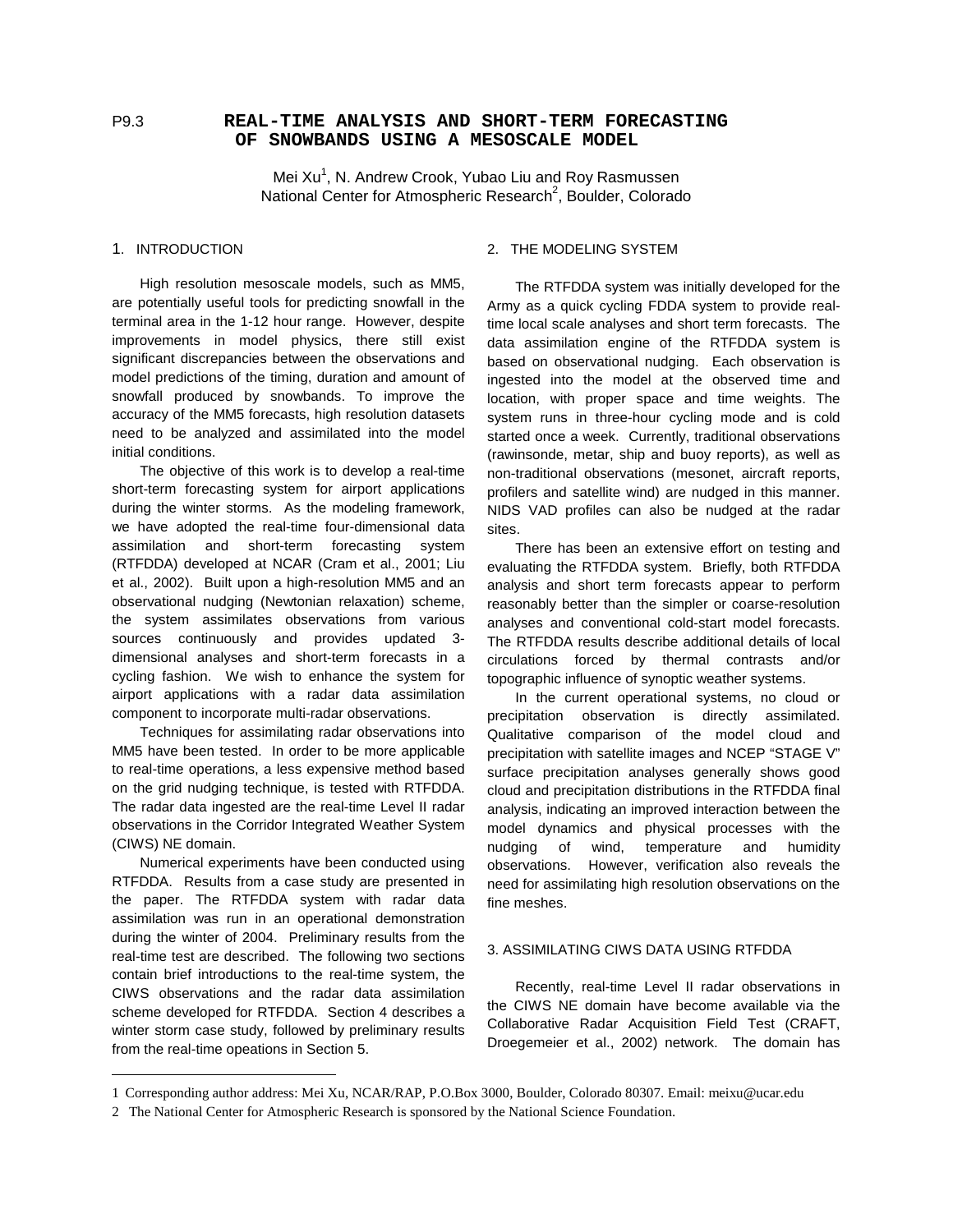more than 20 radars, and covers an area of approximately 1500km x 900 km. Three-dimensional mosaic reflectivity for the region, as well as radial velocity from the individual radars, are accessible in real-time. To produce the mosaic reflectivity, reflectivity observations from the individual radars are mapped to a common Cartesian grid, then they are combined to form a unified 3D reflectivity field (Zhang et al., 2002). The grid resolution for the mosaic reflectivity is 1 km in the horizontal and 0.5 -1 km in the vertical. The datasets are updated every 5 minutes.

Our goal is to enhance the RTFDDA system by fully utilizing the CIWS radar observations. As a first step, we have added a grid nudging scheme to assimilate the mosaic reflectivity data. The mosaic reflectivity is first converted to 3D rainwater or snow mixing ratio  $(q<sub>r</sub>)$  field and interpolated to the model inner grids (grid 2 and 3). Then the mixing ratio field, together with the corresponding latent heat, are nudged on the two inner meshes. The data insertion are performed at an interval of 30 minutes on grid 2 and 15 minutes on grid 3 in the case studies. The scheme also includes an algorithm for adjusting the humidity field according to radar observations.

Previously we have found from simulated data experiments that both wind and thermodynamic fields are important for the evolution of snowbands. Nudging reflectivity alone for 6 hours has only marginal effect on the 3-6 hour forecasts. Given these results, one may expect very limited improvement without assimilating wind information from the radars. Nevertheless, assimilating reflectivity data in RTFDDA is a worthwhile attempt based on at least two considerations: (1) When the history of the storm is observed, continuous nudging may produce a cumulative effect. (2) RTFDDA is already assimilating some wind observations. The model wind field might be close enough to reality to support some of the assimilated qr.

# 4. A CASE STUDY USING RTFDDA

 A snowstorm occurred in the northeastern U.S. on December 11, 2002. The storm formed in Central Texas at the early hours of Dec. 9 and moved northeastward. The system started to show in the CIWS network around 0 Z of Dec. 11, 2002 and was covered by CIWS radars for more than 24 hours. Snowfall started in the NYC airports around 14 Z of Dec. 11. The system is associated with relatively strong large-scale forcing.

A three-grid configuration, with grid resolution of 3.3 km, 10 km and 30 km, is used in RTFDDA (Figure 2). The fine mesh centers in the New York City airports. The second grid covers an area similar to the CIWS NE domain, over which real-time radar observations are available. The mesh sizes for the inner and outer grids are 106x124, 79x157 and 84x98 points, respectiviely. There are 36 levels in the vertical. Model physics schemes, including Dudhia simple-ice microphysics, Grell CPS (on grid 1 and 2) and MRF PBL, are used.



Fig. 1 The model grid used in RTFDDA for snowfall forecast in New York City area.



Fig. 2 Mosaic reflectivity data at 15 Z on Dec. 11, 2002.

#### **Performance of RTFDDA without radar data**

The model is cold started at 12 Z of December 9, 2002. At each 3 h cycle, a final analysis and a 12 h forecast is conducted. Due to the cycling method, the final analysis, 0-3 h forecasts, 3-6 h forecasts and 6-9 h forecasts from the many cycles each forms a continuous sequence of the storm evolutions.

The formation and general movement of the system is well simulated. When the storm moves into the CIWS domain (approximately same as model grid 2), the modelled system is slightly behind the observed storm. By 15 Z of Dec. 11, there are two major snowbands in the observations with the first one reaching NYC area (Fig. 2). The RTFDDA forecast at this time, however, shows only one principal band and no precipitation in northern New Jersey and NYC area. In the model forecast, there are some convective activities in the region a few hours earlier, but they dissipate quickly without producing any signficant snowfall.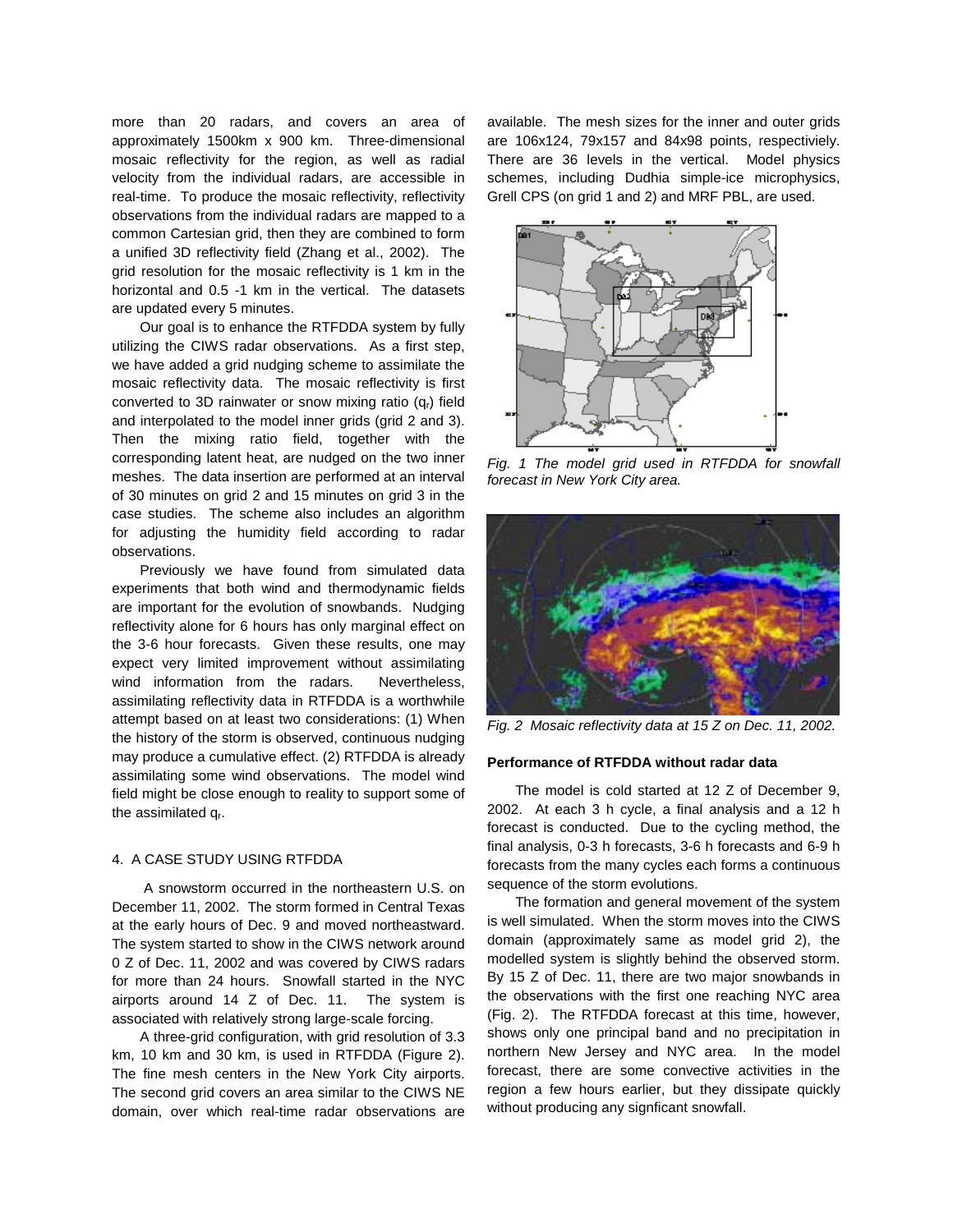A distinquished feature in the radar observed snowfall at the NYC airports is the two-band structure separated by a period of no snowfall (Fig. 3). When no radar data is used, the RTFDDA analysis, though significantly better than the cold start forecast (not shown), show a delayed (3-4 h) and much weaker first band. The second band is relatively well modeled. The 3-6 h forecasts from these analyses (without radar data) predict a further weakened first band (not shown).



Fig. 3 Snowfall rate at New York La Guardia airport. Plotted are radar observations (black), RTFDDA analysis without CIWS data blue), and RTFDDA 3-6 h forecast with CIWS reflectivity nudging (red).

## **Effect of assimilating CIWS reflectivity data alone**

The 3-6 h forecasts from RTFDDA with radar data assimilation show slightly earlier onset of both bands (Fig. 3). The magnitude of the first band is comparable to the 3-6 h forecast from RTFDDA without radar data (not shown). Since  $q_r$  is directly nudged, the model shows near-perfect snowfall during the assimilation stage when CIWS reflectivity is used. However this result does not last long into the forecast stage. No dramatic improvement by radar data is seen in the snowfall forecast at the La Guardia airport.

A further examination of the snow mixing ratio field reveals that when the reflectivity data alone (converted to  $q<sub>r</sub>$ ) are nudged, at the end of the assimilation the qr field is comparable to the observed. After the forecast period starts, a major portion of the added qr disappears within an hour, while a small effect remains. The 3-6 h forecast from RTFDDA assimilating CIWS reflectivity shows a slightly better agreement with the observations, especially at the northern and northeastern edges of the storm.

The RMS error and correlation coefficient between the observed and forecast snow mixing ratio fields are calculated. Fig. 5 shows that the forecast has an improved correlation with the obsevations when the CIWS reflectivity is nudged.



Fig. 5 Domain-average correlation between the modelled (3-6 h forecasts) and observed  $q_r$  fields. The curves are for RTFDDA without CIWS data (solid); RTFDDA without any data asaimilation (dashed); and RTFDDA with CIWS data nudging and observational nudging (dotted dashed).

# **Effect of assimilating latent heat**

Generally, slightly more improvement is seen when a fraction of the latent heat is added to the model in addition to nudging  $q<sub>r</sub>$ . Nudging the latent heat has a significant and lasting effect on the temperature and wind fields. The changes in temperature and wind, while noisy, are in the direction of reproducing the observed snowband (which is missing in the model forecasts). The vertical velocity produced by latent heat add-back is in general consistency but not in exact balance with the added qr. As a result, there is a period (~3 h) of spin-down/spin-up after nudging: a time of hydrometeor fallout and rebuilding. There are also times when the latent heat is added to the grid points where  $q_r$  is observed, it induces some local vertical motion instead of persistent, organized structures, thus limiting the overall positive effect of latent heat nudging. Effective filtering of the latent heat may be needed to further improve the forecast in a consistent manner.

#### **Effect of adjusting water vapor based on reflectivity**

Excessive evaporation can be a significant cause for error in the RTFDDA forecast. An experiment is therefore conducted to adjust the model water vapor in addition to nudging the reflectivity and adding the latent heat. Using an estimated cloud based height, the adjustment scheme gradually saturates the regions of upward motion above the cloud base where  $q_r$  is observed. Results from the test show that even with the adjusted water vapor, the model forecast lacks the dynamics to support the added  $q<sub>r</sub>$ . Instead, the resultant heating from the additional water vapor excites new convective activities and causes noise in the forecasts. A more sophysticated water vapor adjustment or cloud analysis scheme needs to be tested.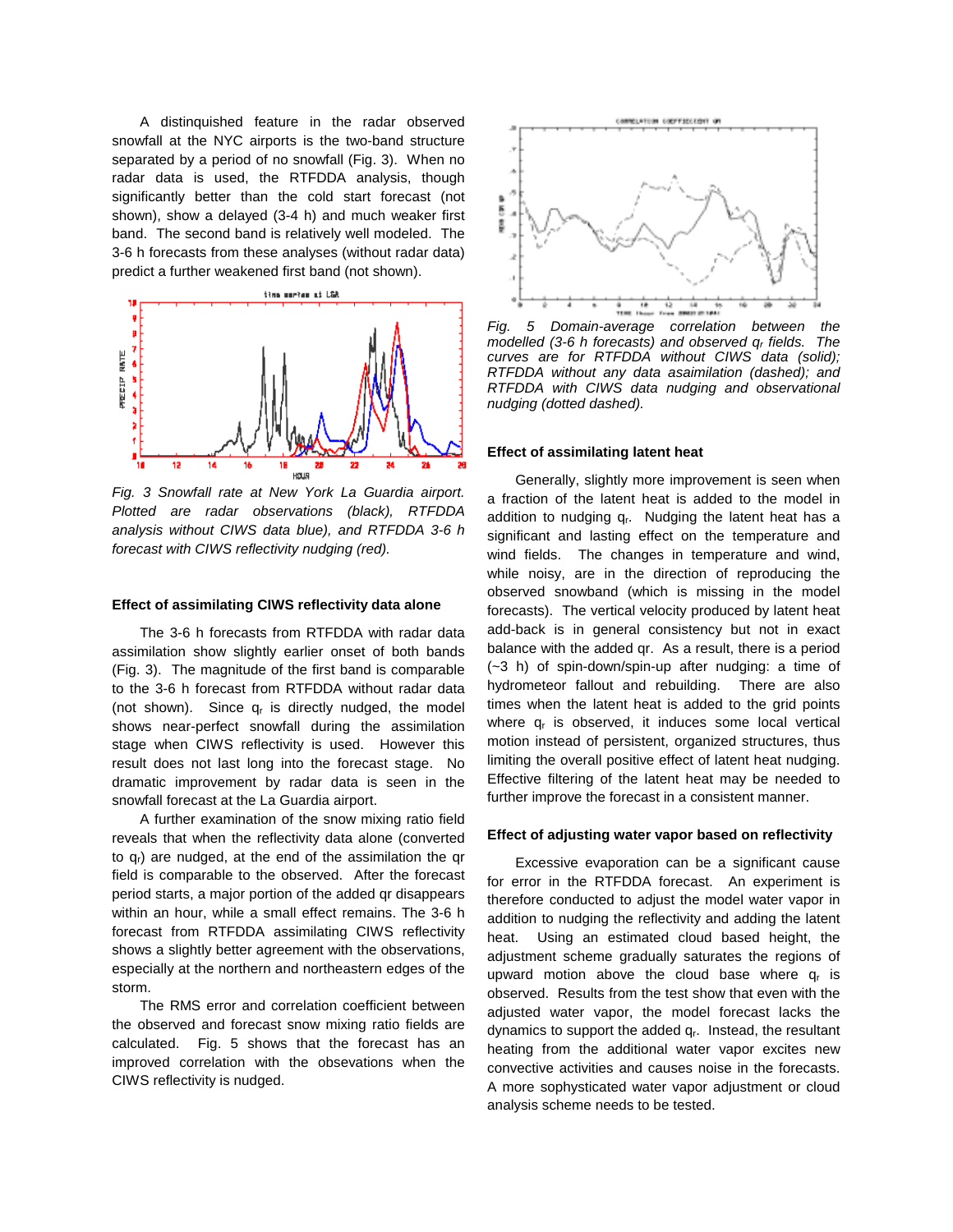## 5. RTFDDA DEMONSTRATION IN WINTER 2004

As a real-time demonstration, the RTFDDA system with radar data assimilation was run operationally during the period of January 31 – March 19 of 2004. To utilize the existing infrastructure, the system was run in parallel to the operational RTFDDA at the Army's Aberdeen Testing Center in Maryland (ATC). The same model grid configuration (triply nested grid with resolution of 3.3 km, 10 km and 30 km) and physics options were used in the parallel and operational runs. The fine mesh centers near the Baltimore / Washington International Airport (BWI), and the La Quaidia Airport (LGA) is covered by the 10 km grid. The observations used in each cycle of the operational run (dubbed Control run hereafter) were duplicated and used in the parallel run (dubbed Parallel run). The only difference between the parallel and control runs was the CIWS mosaic radar reflectivity data assimilated in the parallel run.

Five major storm events and several smaller storms were recorded in the CIWS domain during the period. The RTFDDA run was stable, although there were short, intermitten breaks in the radar data flow. For each 3 h cycle, 3-h data assimilation and a 9 hour forecast were performed in the parallel run. The rain/snow mixing ratio field (derived from radar reflectivity) was nudged and a fraction of the latent heat associated with the mixing ratio field was added to the model during the data assimilation period. No water vapor adjustment was done in the real-time demonstration experiment.

Statistical verification has been performed for the parallel and control runs for the entire demonstration period (20040131 – 20040319), as well as for the episodes when precipitation occurred in the model grid. Approximately 1/3 to 1/2 of the total hours of operation were characterized by some precipitation in the CIWS domain. Model analyzed and forecast fields of temperature, humidity, wind speed and wind direction are verified against surface and upper-air station observations on each domain. The precipitation fields are verified using radar observations as well as observations from tipping-bucket rain/snow gauges. The general skill of RTFDDA for winter storms and the impact of radar data assimilation are being evaluated.

#### **Verification vs. surface station observations**

Tables 1 gives the mean bias and rms errors of temperature, wind speed and wind direction from the parallel and control runs, verified against the surface station observations on the 3.3 km grid for the entire demonstration period. Only the surface observations within 10 minutes of the model output time (hourly) are used in the verification. At each model output hour, approximately 20 observations in the inner grid are used in verification. These verification observations have been used in the model analysis but not in the forecasts.

It is found that the parallel run produces surface temperature fields that agree better with observations, especially during the forecasting stage. On the other hand, it gives larger statistical errors in the wind speed and direction fields than the control run. As the reflectivity data are nudged, the model thermal fields are improved through more accurate specifications of the microphysical and radiative processes. Table 1 shows that this improvement of temperature carries through the forecast period. On the other hand, the radar data assimilation may have induced some small-scale circulations that do not agree well with the surface observations, thus degrading the wind verification. A verification of the model wind field with the radar radial velocity data will be done later.

The diurnal cycle of the verification statistics (Figure 5) indicates that the improvement in temperature verification and the error increase in wind verification do not depend on the hour of the day. In fact, the verification for individual storm cases shows that the impact of radar data is more dependent on the stage of the storm. A larger improvement in temperature verification is seen during stronger precipitation period.

| T(K)         | <b>Parallel Run</b> |            | <b>Control Run</b> |            |
|--------------|---------------------|------------|--------------------|------------|
|              | <b>Bias</b>         | <b>Rms</b> | <b>Bias</b>        | <b>Rms</b> |
| final        | $-0.19$             | 1.36       | $-0.41$            | 1.36       |
| $0-3$ h fcst | $-0.25$             | 1.58       | $-0.60$            | 1.74       |
| $3-6h$ fcst  | $-0.41$             | 2.01       | $-0.91$            | 2.25       |
| $6-9h$ fcst  | $-0.52$             | 2.15       | $-1.07$            | 2.44       |
|              |                     |            |                    |            |

| $Ws$ (m/s)   | <b>Parallel Run</b> |      | <b>Control Run</b> |            |
|--------------|---------------------|------|--------------------|------------|
|              | <b>Bias</b>         | Rms  | Bias               | <b>Rms</b> |
| final        | 0.12                | 2.00 | 0.11               | 1.74       |
| $0-3$ h fcst | 0.31                | 2.26 | 0.17               | 1.93       |
| $3-6h$ fcst  | 0.21                | 2.51 | 0.21               | 2.32       |
| $6-9h$ fcst  | 0.23                | 2.53 | 0.21               | 2.34       |

| Wd (degree)  | <b>Parallel Run</b> |            | <b>Control Run</b> |            |
|--------------|---------------------|------------|--------------------|------------|
|              | <b>Bias</b>         | <b>Rms</b> | <b>Bias</b>        | <b>Rms</b> |
| final        | 4.47                | 33.50      | 3.69               | 32.43      |
| $0-3$ h fcst | 4.61                | 38.32      | 3.62               | 37.37      |
| $3-6h$ fcst  | 5.56                | 42.77      | 4.96               | 42.75      |
| $6-9h$ fcst  | 5.48                | 43.90      | 4.05               | 43.79      |

Table 1. Verification statistics for surface temperature (T), wind speed (Ws) and direction (WD) during 20040131 – 20040319.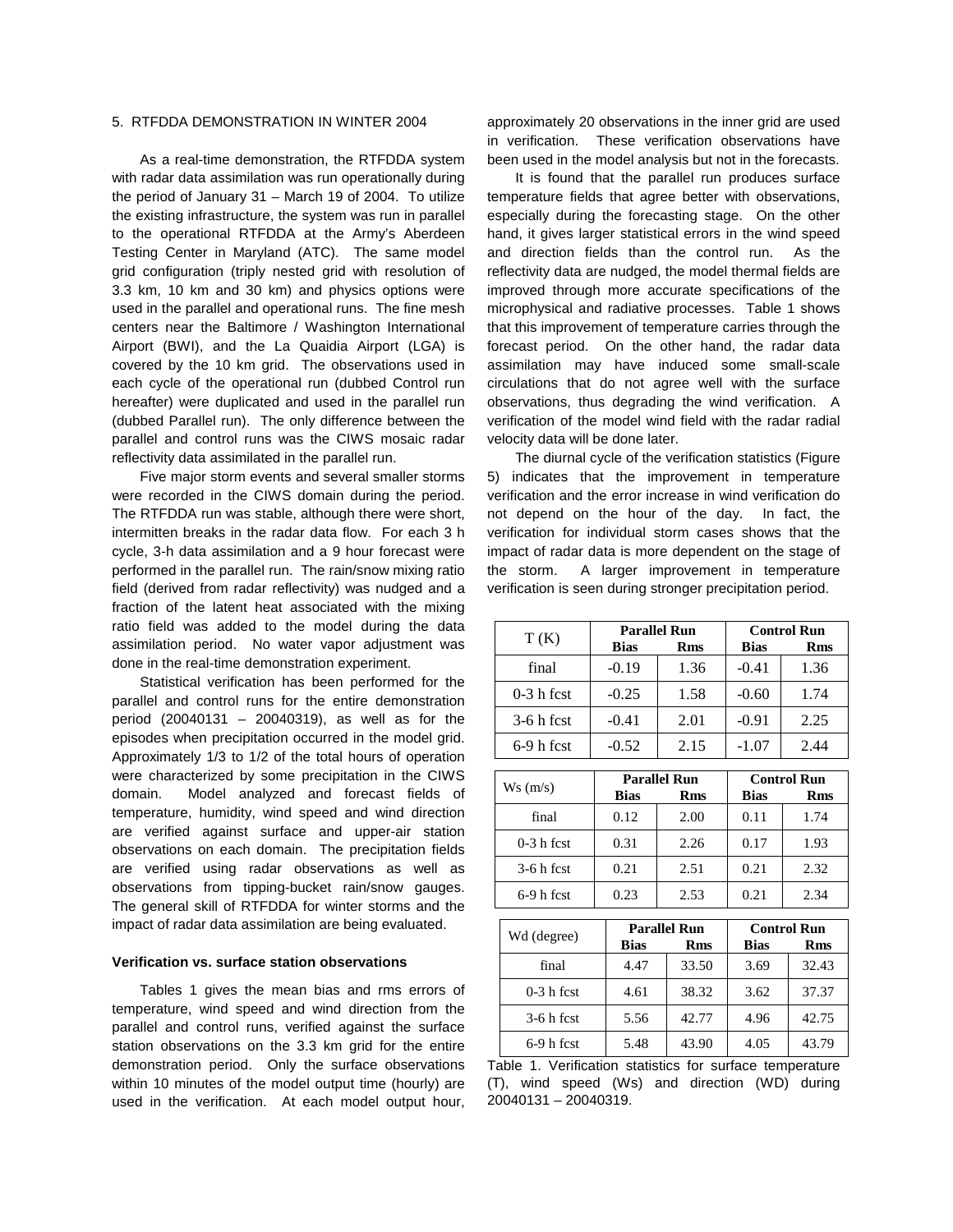

Figure 5 RMS errors in the 6-9 h forecast of T, Ws and Wd. Each value is a 7 week-long average for the hour of the day. Red: Parallel run with radar data nudging. Blue: the control atc operational run.

#### **Verification of the precipitation field**

The 3D snow mixing ratio (qr), as well as the ground precipitation from model grid 2 and 3 are verified using the CIWS radar observations. Please note that the original CIWS data have a higher spatial and temporal resolution than the qr data that are actually assimilated into the model. Figure 6 shows the mean RMS error and correlation coefficient between the modelled and radar observed qr fields, as a function of the forecast hour. The verification is only done for the cases when a moderate level of qr is observed and in the area where radar observaions are available.

Due to unexpected computer problems, the original MM5 output of forecasts from the control ATC operational run were not archived. Only the final analyses and verification pairs were saved. Therefore, on Figure 6, the qr verification from the control run is only valid for the analysis period. The short-term forecasts from these operational analyses typically have a similar or slightly less skill for precipitation forecast, so the qr verification of the final analysis of the control run may be viewed as the baseline skill in precipitation forecasting by the operational RTFDDA.



Figure 6 The RMS error and the correlation coefficient between the modelled and radar observed qr fields for the control run (blue) and parallel run (red), verified on model grid 2 (solid) and 3 (dashed).

Figure 6 shows that the prediction skills of the parallel run for the precipitation field decrease rapidly with forecast time. In the final analyses (data assimilation period), the modeled qr field follows the radar observations relatively well, as indicated by the relatively high levels of correlation coefficient. The correlation coefficient also shows improved qr forecasts within 3 h after the data assimilation. However, little impact of radar data is seen in the 3D qr field 3 hours after the data assimilation,

The qr verification demonstrates the usefulness of the radar data nudging scheme in blending the qr observations into the model analyses, and in improving the skills for 0-3 h forecasts. Little improvement by radar data is seen in qr forecasts beyond 3 hours.

## **Snowfall forecast at the airports: An example**

A snowstorm event occurred in the northeastern U.S. on March 16, 2004. The snowfall rates at BWI and LGA airports from the parallel run (RTFDDA with radar data assimilation) are plotted in Figure 7. Also plotted are the snowfall from the final analysis of the control run. The radar data of precipitation rate at the two airports are derived from the lowest level reflectivity, and have a frequency of 5 minutes.

At both airports, the onset of precipitation in the control analyses lags behind the observation by 1-2 hours. The analysis field in the parallel run follows the observed trend very well, and shows improvement over